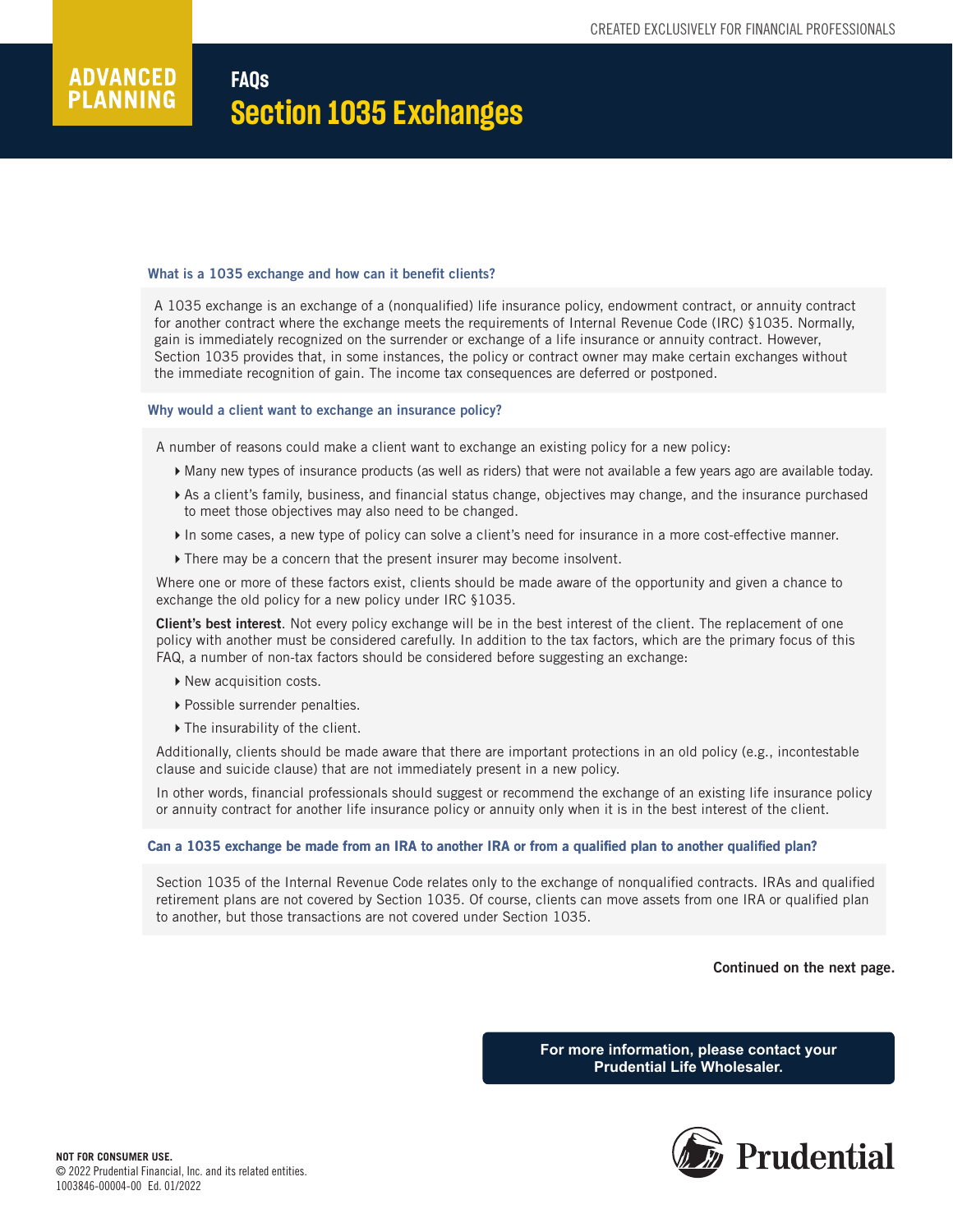## What types of tax-deferred exchanges are allowed under IRC Section 1035? 1035?

Section 1035 provides that only certain types of exchanges may be made without the immediate recognition of gain. Taxpayers are permitted the following types of exchanges:

- A life insurance policy for another life insurance policy, an endowment contract, an annuity, or a qualified longterm care insurance contract.
- An endowment contract for another endowment contract, an annuity, or a qualified long-term care insurance contract.
- An annuity contract for another annuity contract or a qualified long-term care insurance contract.
- A qualified long-term care insurance contract can be exchanged for another qualified long-term care insurance contract.

Both a life insurance policy and an annuity contract provide for tax deferral. But a life insurance policy provides more tax advantages because it provides death proceeds that are generally income tax-free under IRC §101(a). In a 1035 exchange, tax advantages can be given up, but they can't be increased. So it is possible to make an exchange of a life insurance policy for an annuity, but it is not possible to 1035 exchange an annuity for a life insurance policy.

## Must there be a gain in the policy to do a 1035 exchange? Why would a client want to exchange a policy that does not have a gain?

No. A 1035 exchange can be done even if the policy value is less than the investment in the contract.

While a 1035 exchange of a policy in a "loss" position does not provide a current tax-deferral benefit, it does allow the client to carry over his or her cost basis to the new policy. This would reduce the amount of taxable gain in the new policy or contract when the client takes distributions.

## What is the cost basis in the new policy or contract?

When a client exchanges policies or contracts as part of a 1035 exchange, the cost basis in the new policy or contract is the same as the cost basis was in the old policy or contract, increased by any taxable gain recognized on the exchange, and then decreased by the amount of boot received (cash, cancellation of loan). The definition of boot is discussed later.

### Must the owner and insured or annuitant be the same both before and after the exchange?

Yes. To have a valid 1035 exchange, the owner and insured or annuitant combinations on the old and new contracts must be the same. There are no exceptions. It should be noted, however, that if the old policy insures a spouse or children under removable riders, the new policy could be issued without those riders and with the primary insured as the sole insured. While this would appear to be an exception, in reality, this just recognizes that, contractually, the riders could be removed from the old policy without it being considered a surrender, and then an exchange can be made.

# Can multiple contracts be consolidated into one contract through a 1035 exchange? Must the consolidation be into a new policy or can it be into an existing policy?

Clients are permitted to exchange one or more contracts for a new contract and still have the 1035 exchange be valid. For life insurance policies, this consolidation must occur at the time the new policy is issued.

Historically, a valid 1035 exchange could not be made into an existing contract. These rules still govern life insurance policies. However, there have been some changes in interpretations regarding the annuity market.

Late in 2002, the IRS issued Revenue Ruling 2002-75, in which it indicated that the exchange of one annuity contract into an existing annuity contract would be permissible. In effect, this allows for consolidation of assets. This ruling was limited in discussion to annuity contracts. Therefore, Prudential allows exchanges into existing annuity contracts, but not into existing life insurance policies.

Continued on the next page.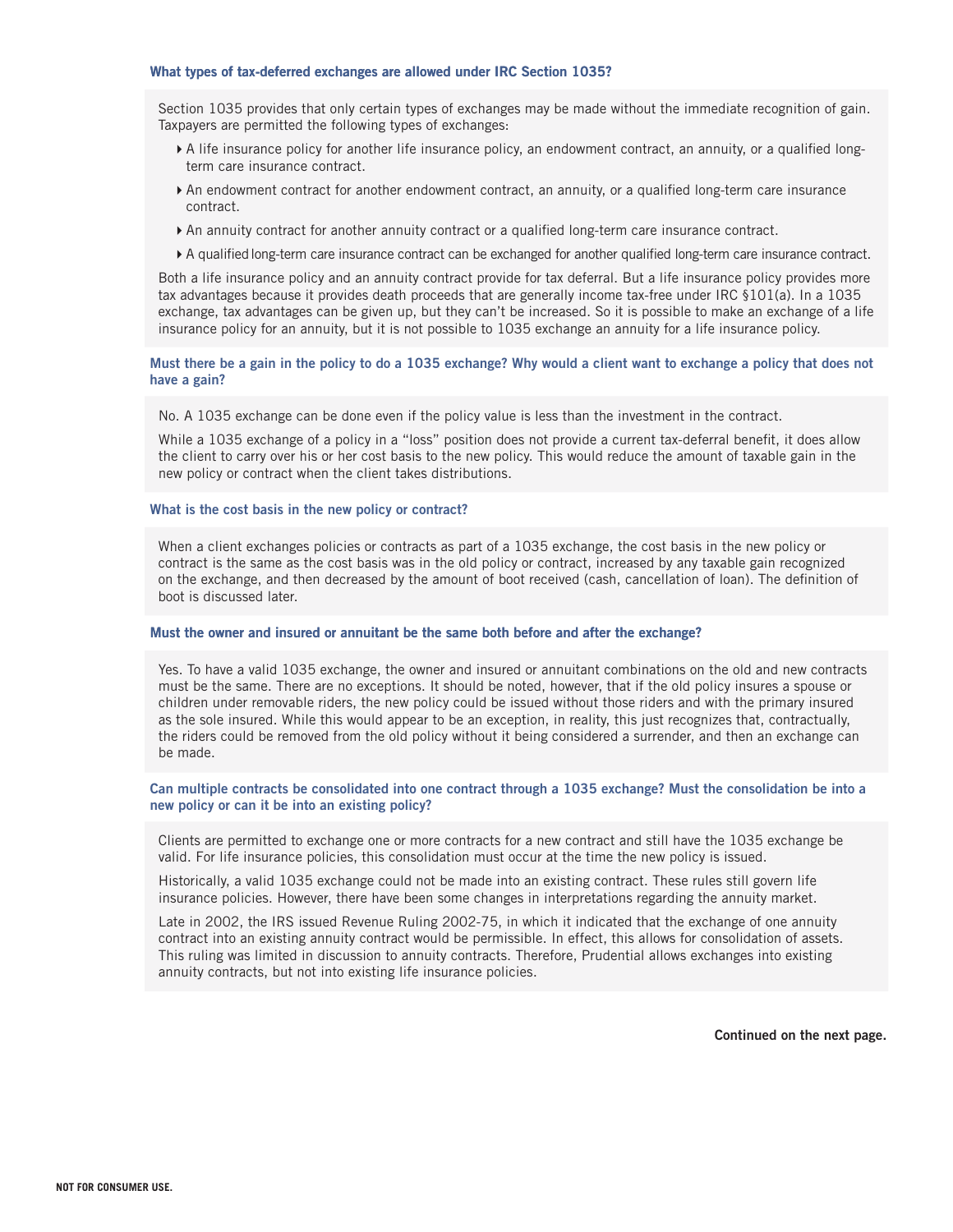Can two single life policies, each insuring different lives, be exchanged for one second-to-die policy on both lives? Can a second-to-die policy be exchanged for two single life policies?

The IRS has ruled that exchanging two separate life policies for one second-to-die policy does not qualify as a valid 1035 exchange. However, if an individual has a second-to-die policy and one of the insureds is already deceased, the policy has only one insured. An exchange from a second-to-die policy to a single life policy under this circumstance is permitted.

## Can a client exchange a term insurance policy for a permanent insurance policy?

Prudential does NOT allow exchanges of term policies. We require \$1,000 minimum cash surrender value on all 1035 exchanges, and "reserve" values are not available on surrender.

NOTE: Term insurance contracts can be exchanged under Section 1035 as long as they have a terminal reserve at the end of the first year. Term contracts with a terminal reserve will generally have a level premium and a level death benefit for a period of more than one year. An exchange from a term insurance policy to an annuity contract does not require a minimum cash surrender value; however, any annuity contract issued as part of the exchange would have to meet product minimum values. This would typically require the contract owner to contribute additional cash to the transaction to bring the new contract up to the minimum required value.

## When can a client exchange an endowment contract? Can he or she wait until the policy matures and get the higher maturity dividend?

An active policy or endowment contract can be 1035 exchanged for another endowment contract (as long as certain requirements are met), an annuity contract or a qualified long-term care insurance policy. An endowment contract cannot be exchange for a life insurance policy. Once a contract matures, it is no longer an active contract and cannot be used for a 1035 exchange. If a client wants to continue the deferral on the inside gain, then the exchange must occur before the contract matures. Once a contract matures, a 1035 exchange to another contract cannot be done. In contrast, if a client wants to make an exchange to an immediate annuity, this can be accomplished by letting the policy mature and then electing a settlement option under IRC §72(h).

## Does the exercise of a policy exchange rider by a business qualify as a 1035 exchange?

No. A policy exchange rider is an option in a life insurance policy permitting an employer to change the insured from one person to another. The benefit of this option is that no new acquisition costs are incurred. The IRS has ruled that this transaction cannot qualify for a deferral of taxation under Section 1035 because the insureds under the old and new contracts are not the same. Consequently, an exchange pursuant to such a policy rider is a taxable disposition of the policy, rather than a tax-deferred exchange.

# What is *boot*, and how does it apply to 1035 exchanges?

Boot is generally defined as any value from an old contract that is not transferred to a new contract. Boot is taxable to the client to the extent that there was gain in the old contract. Boot in a 1035 transaction includes:

- Any outstanding loans that are not repaid and are not mirrored in the new contract.
- Any cash value from the old contract that is returned to the client.

Withdrawals taken shortly before the exchange may be considered taxable as "boot." Clients should contact a tax advisor before initiating the exchange to determine if withdrawals will be taxable as boot.

Continued on the next page.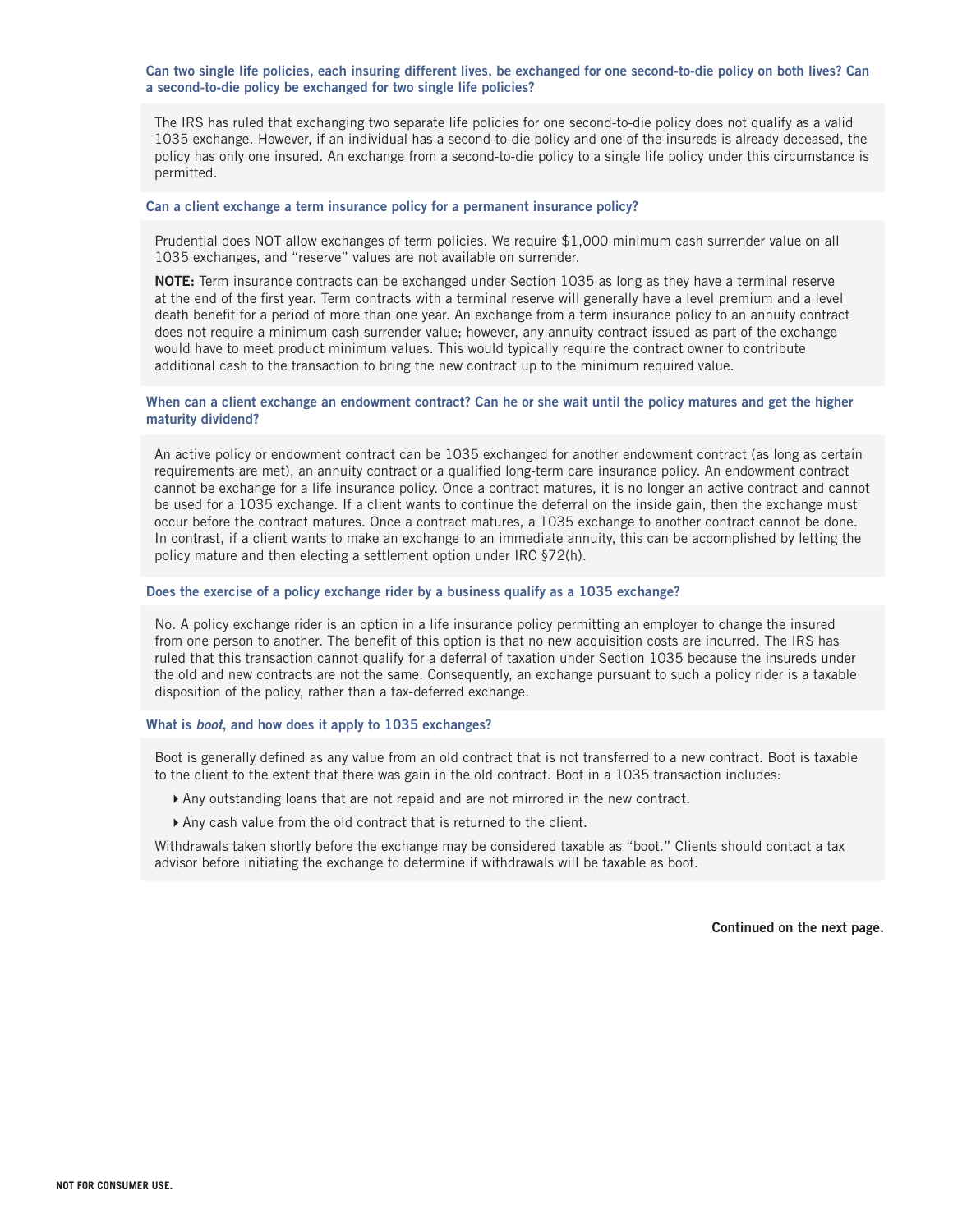## What happens if the existing contract has an outstanding loan? What are the options?

Financial services professionals must be especially careful when a policy exchange involves a policy with a loan against it. If the debt is not mirrored (carried over) in the new policy, its release will be treated as boot, taxable to the extent of gain in the contract. There are three options for addressing this issue. Each option has its advantages and disadvantages:

| <b>Options</b>                                     | <b>Advantages</b>                                                                                                                                                                                                                                                                            | <b>Disadvantages</b>                                                                                                                                                                                                                                                                                                                  |
|----------------------------------------------------|----------------------------------------------------------------------------------------------------------------------------------------------------------------------------------------------------------------------------------------------------------------------------------------------|---------------------------------------------------------------------------------------------------------------------------------------------------------------------------------------------------------------------------------------------------------------------------------------------------------------------------------------|
| Pay the loan with out-of-<br>pocket money.         | The client incurs no tax on the gain<br>when the old policy is exchanged for<br>a new policy.                                                                                                                                                                                                | The client may not be able to afford<br>the out-of-pocket payment to pay off<br>the loan.                                                                                                                                                                                                                                             |
|                                                    |                                                                                                                                                                                                                                                                                              | Note: There is nothing preventing the<br>client from paying off the loan, doing<br>the exchange, and then borrowing<br>from the new policy (assuming the<br>new policy is not a MEC).                                                                                                                                                 |
| Do nothing and allow the<br>loan to be canceled.   | The client incurs no out-of-pocket<br>payments at the time of the exchange.                                                                                                                                                                                                                  | The client's loan will be reported to<br>the IRS as taxable to the extent of<br>gain in the contract.                                                                                                                                                                                                                                 |
| Mirror (carry over) the loan<br>in the new policy. | By carrying over the loan to the new<br>contract, the client incurs no gain<br>when the old policy is exchanged for<br>the new policy with the mirrored loan.<br>Note: Mirrored loans are not allowed<br>on life-to-annuity exchanges, since<br>none of our annuity products allow<br>loans. | Prudential permits mirrored loans;<br>however, we reserve the right to refuse<br>any mirrored loan request.<br>ALL mirrored loan requests require<br>advance Corporate approval. In<br>addition, mirrored loans may increase<br>the likelihood that the new policy will<br>become a MEC if large additional<br>premiums are required. |

## Are partial exchanges allowed from life insurance policies? Are partial exchanges allowed from annuity contracts?

Partial exchanges are not allowed from life insurance policies. Any 1035 exchange from a life insurance policy must be for the full value of the life insurance policy. Historically, the 1035 exchange of an annuity contract required the exchange of an entire contract for a new contract. Anything not transferred was considered a taxable distribution. However, in 1998, in Conway v. Comm., 111 TC 350, the Tax Court held that a valid 1035 exchange occurs where a contract owner transferred a portion of the funds in one annuity contract to a second newly issued contract.

Subsequent to the Conway decision, the IRS issued Revenue Ruling 2003-76 and Notice 2003-51, providing interim guidance on partial exchanges of annuity contracts. Specifically, the notice states that, to determine the tax treatment, the IRS will consider all the facts and circumstances to determine whether a partial exchange followed by a distribution from, or surrender of, either the surviving annuity contract or the new annuity contract within 24 months of the date on which the partial exchange was completed should be treated as an integrated transaction and the two contracts viewed as a single contract.

However, if a taxpayer demonstrates that one of the conditions of IRC §72(q)(2) (relating to exceptions to the imposition of penalty tax) occurred between the partial exchange and the surrender or distribution and the surrender or distribution was not contemplated at the time of the partial exchange, the taxpayer would not be treated as having entered into the surrender or distribution for tax avoidance purposes. The rulings also provide that cost basis will be allocated on a pro rata basis between the old and new contracts.

In 2008 the IRS and Treasury issued Rev. Proc. 2008-24, shortening the 24-month period to 12 months and eliminating the subjective requirement that certain distributions or surrenders were not contemplated at the time of the exchange. There has been no indication that partial exchange treatment will be extended beyond annuity contracts to life insurance policies.

In 2011 the Treasury issued Rev. Proc. 2011-38, shortening the 12-month period to 6 months. The implications as to whether a distribution within 6 months will destroy the partial 1035 exchange treatment will now be evaluated by the IRS on a case-by-case basis. There has been no indication that partial exchange treatment will be extended beyond annuity contracts to life insurance policies.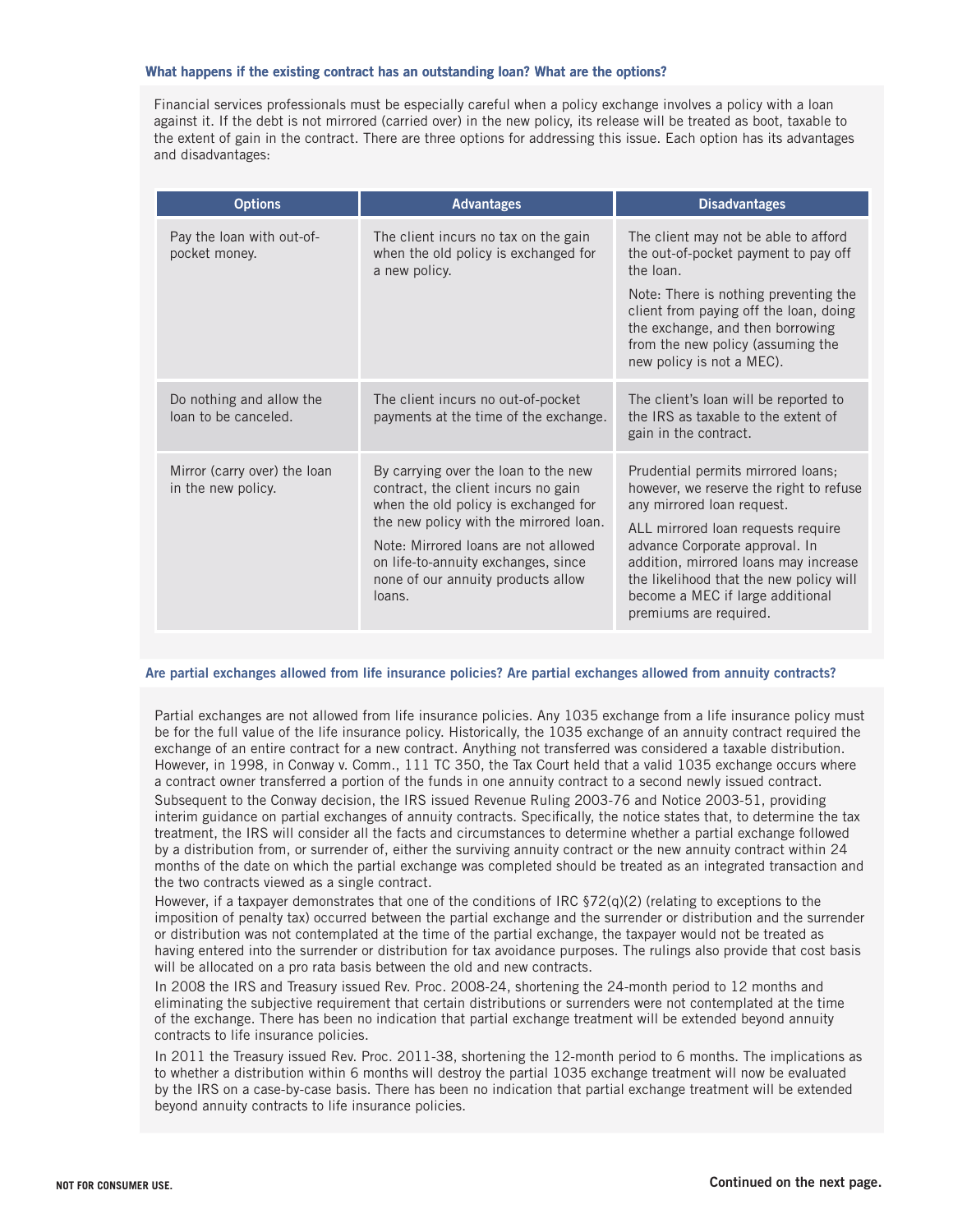## Will a client receive any tax forms in a 1035 exchange?

Generally, 1035 exchanges are not taxable. For an outgoing 1035 exchange, a client will receive Form 1099-R with a code 6 in box 7, and a 0.00 (zero) taxable amount. This identifies the transaction as a 1035 exchange to the IRS. A second Form 1099-R will be issued if there is boot, showing the amount of taxable gain related to the boot.

## If a 1035 exchange is a "tax-free exchange," why are premium taxes charged against incoming 1035 proceeds from other carriers?

A 1035 exchange is a tax-free exchange from an individual's income tax perspective. However, the insurer is still required to pay a tax on any premiums received, regardless of whether the money used to pay those premiums is from the client's pocket or 1035 proceeds from the old contract. As a result, premium taxes are deducted from any 1035 proceeds applied to the new contract.

## Can a contract owner exercise the free-look provision and reinstate the original contract after a 1035 exchange?

If the old contract has already been surrendered, then the client will not get the old contract back.

What happens if an old annuity contract has pre-TEFRA (Tax Equity & Fiscal Responsibility Act of 1982) money in it?

The new annuity contract retains the characteristics of the old contract. There is an ordering rule for the money coming out:

- 1. Pre-TEFRA contributions.
- 2. Pre-TEFRA earnings.
- 3. Post-TEFRA earnings.
- 4. Post-TEFRA contributions.

## If the old policy was "grandfathered" and exchanged for a new life insurance policy, will the new policy be "grandfathered"?

No. pieces of legislation significantly impact the tax treatment of life insurance policies. The Deficit Reduction Act of 1984 extended the definition of life insurance to all life insurance policies issued after that date. The Technical and Miscellaneous Revenue Act of 1988 (TAMRA) led to the implementation of the seven-pay test to determine if a policy is a modified endowment contract (MEC). Both pieces of legislation include provisions that grandfathered existing policies—meaning, existing policies were not subject to the new laws as long as changes were not made to the policy. A policy's grandfathered status is lost if it is exchanged for a new policy issued after the effective date, even if it is issued as part of a 1035 exchange.

If a client has a life insurance policy with values less than the policy's cost basis, can he or she exchange the policy for an annuity under Section 1035 and then surrender the annuity and claim a loss?

- When the life insurance policy is surrendered, a client gives up death benefit protection that he or she may need.
- Prior to the passage of the Tax Cuts and Jobs Act (TCJA) in 2017, a loss on an annuity could be recognized as a miscellaneous itemized deduction subject to the "2% rule" under Section 67 of the Code. The TCJA suspended deductions under Section 67. Therefore, losses on annuity contracts may no longer be recognized.
- Even prior to this legislation, using an annuity contract to create an opportunity to recognize a loss on a life insurance policy was extremely problematic and required significant consultation with a qualified tax advisor.
- The suspension of Section 67 miscellaneous deductions will expire on December 21, 2025.